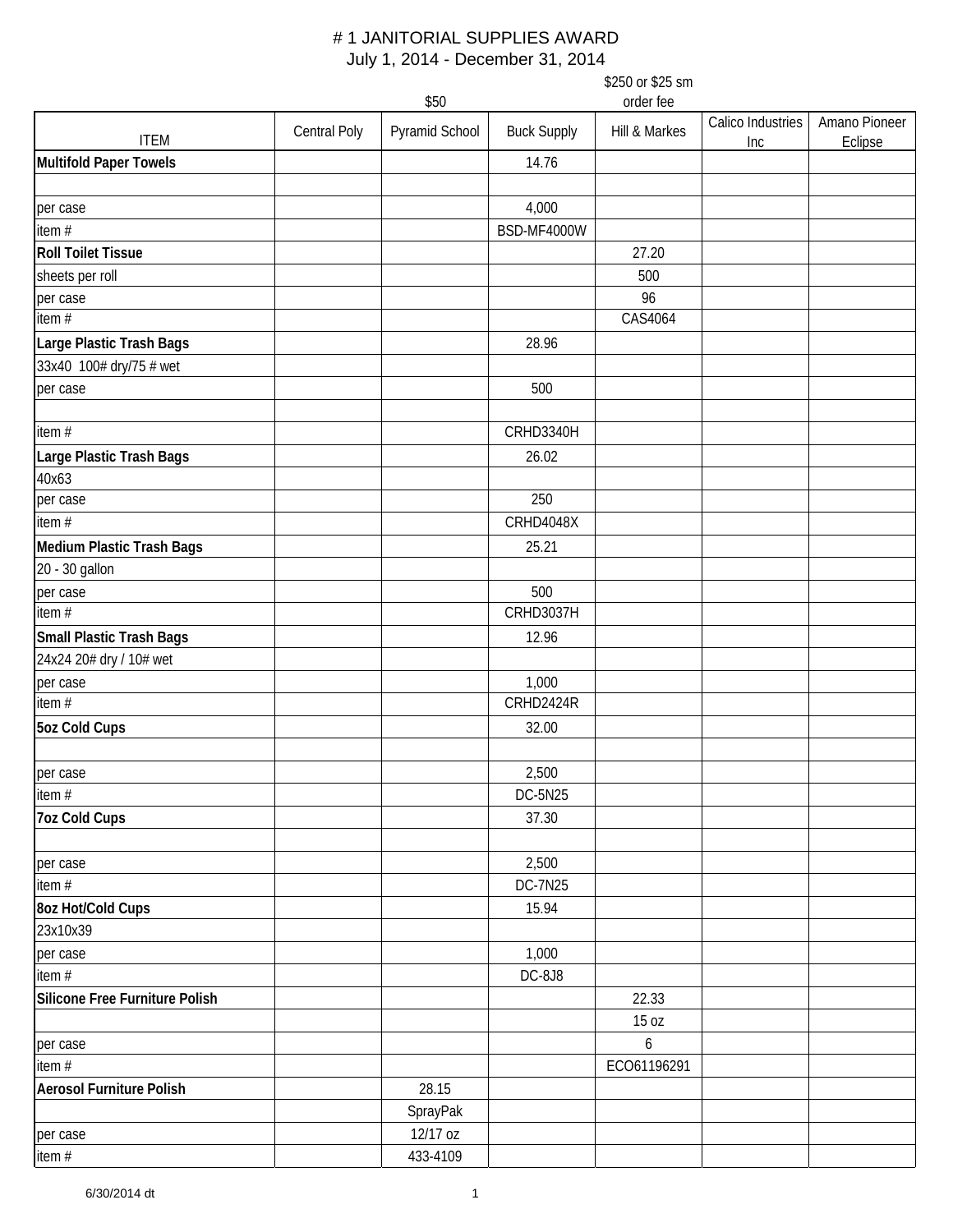| <b>ITEM</b>                         | Central Poly | Pyramid School | <b>Buck Supply</b> | Hill & Markes | Calico Industries<br>Inc | Amano Pioneer<br>Eclipse |
|-------------------------------------|--------------|----------------|--------------------|---------------|--------------------------|--------------------------|
| Liquid Disinfectant / Cleaner (non- |              |                |                    |               |                          |                          |
| abrasive) Comet                     |              | 36.98          |                    |               |                          |                          |
|                                     |              | 32 oz          |                    |               |                          |                          |
| per case                            |              | 9              |                    |               |                          |                          |
| item #                              |              | PGC53835       |                    |               |                          |                          |
| Roll Paper Towel - White            |              |                |                    | 17.20         |                          |                          |
|                                     |              |                |                    | 85            |                          |                          |
|                                     |              |                |                    | 30            |                          |                          |
| per case                            |              |                |                    |               |                          |                          |
| item #                              |              |                |                    | CAS4073A1     |                          |                          |
| Roll Paper Towel - Brown            |              |                | 20.50              |               |                          |                          |
|                                     |              |                | 250                |               |                          |                          |
| per case                            |              |                | 12                 |               |                          |                          |
| item #                              |              |                | GP-28290           |               |                          |                          |
| <b>Brawny Paper Towel</b>           |              |                |                    | 48.50         |                          |                          |
|                                     |              |                |                    |               |                          |                          |
| per case                            |              |                |                    | 30 / 44 sht   |                          |                          |
| item #                              |              |                |                    | PNG 88275     |                          |                          |
| Spray Disinfectant                  |              | 26.39          |                    |               |                          |                          |
|                                     |              | SprayPak       |                    |               |                          |                          |
| per case                            |              | 12/16.5 oz     |                    |               |                          |                          |
| item #                              |              | 433-4104       |                    |               |                          |                          |
| Spray Disinfectant                  |              |                |                    | 26.23         |                          |                          |
| SPRAY PAK or equal                  |              |                |                    | 19oz Claire   |                          |                          |
|                                     |              |                |                    | 12            |                          |                          |
| per case                            |              |                |                    | CLRCS238      |                          |                          |
| item#                               |              |                |                    |               |                          |                          |
| Liquid All Purpose Bathroom Cleaner |              |                |                    | 18.85         |                          |                          |
|                                     |              |                |                    | gal           |                          |                          |
| per case                            |              |                |                    | $\sqrt{4}$    |                          |                          |
| item #                              |              |                |                    | SMZF1232004   |                          |                          |
| <b>Bleach</b>                       |              |                | 9.40               |               |                          |                          |
|                                     |              |                | Austin             |               |                          |                          |
|                                     |              |                |                    |               |                          |                          |
| per case                            |              |                | 6 gal              |               |                          |                          |
| item #                              |              |                | CR-BLEACH-6        |               |                          |                          |
| Oxiclean                            |              |                |                    |               |                          |                          |
| 25 <sub>lb</sub>                    |              |                |                    |               |                          |                          |
| per case                            |              |                |                    |               |                          |                          |
| item #                              |              |                |                    |               |                          |                          |
| Plunger                             |              | 2.73           |                    |               |                          |                          |
|                                     |              | ea             |                    |               |                          |                          |
| per case                            |              | $12$ / $ctn$   |                    |               |                          |                          |
| item#                               |              | 280174         |                    |               |                          |                          |
| Toilet Brush w/Holder               |              | 3.14           |                    |               |                          |                          |
|                                     |              | ea             |                    |               |                          |                          |
| per case                            |              | $6$ / $ctn$    |                    |               |                          |                          |
| item #                              |              | J506000        |                    |               |                          |                          |
| <b>Brooms</b>                       |              |                |                    |               | 3.74                     |                          |
|                                     |              |                |                    |               |                          |                          |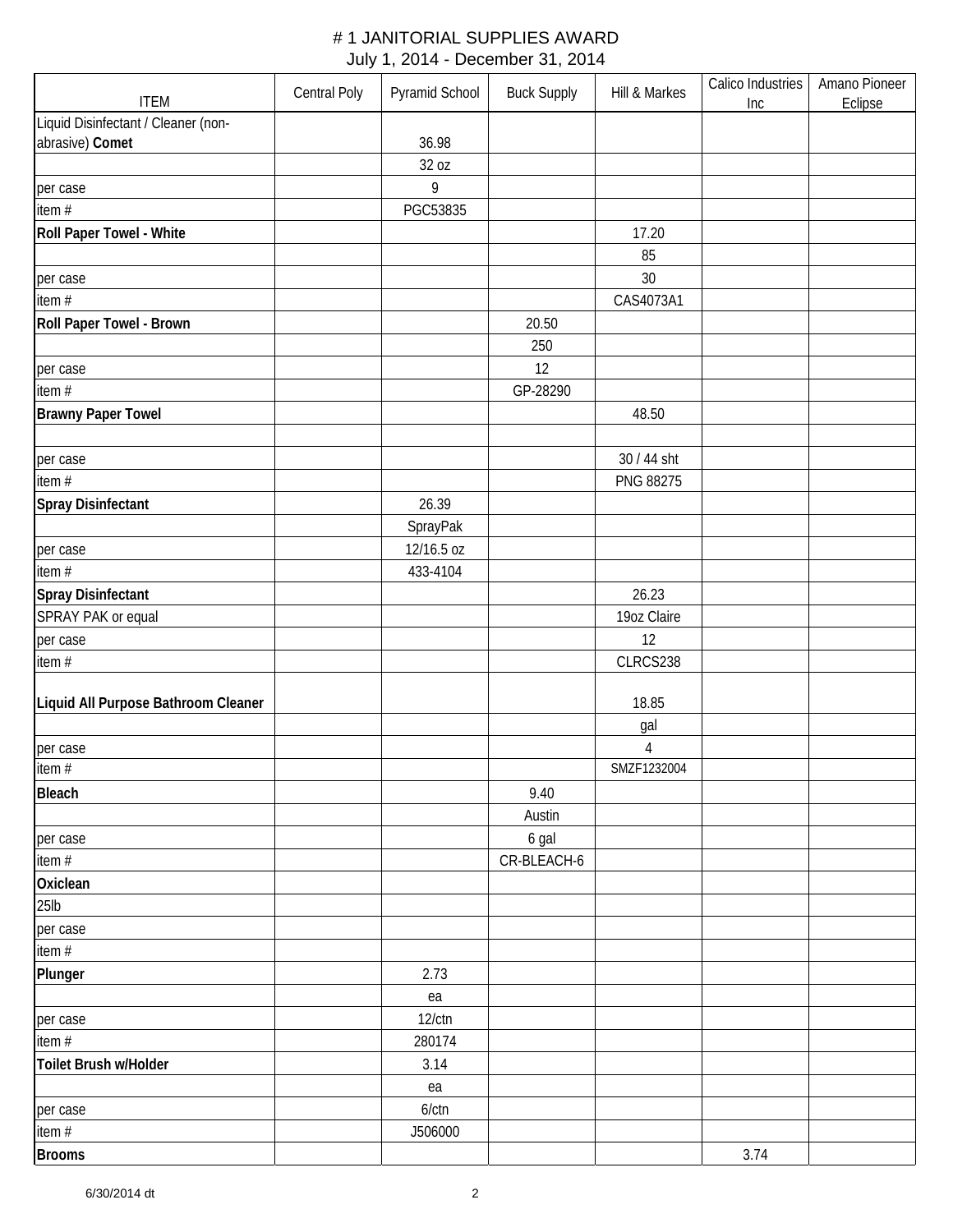| <b>ITEM</b>                          | Central Poly | Pyramid School | <b>Buck Supply</b> | Hill & Markes | Calico Industries<br>Inc | Amano Pioneer<br>Eclipse |
|--------------------------------------|--------------|----------------|--------------------|---------------|--------------------------|--------------------------|
|                                      |              |                |                    |               | ea                       |                          |
|                                      |              |                |                    |               | 6                        |                          |
| per case                             |              |                |                    |               |                          |                          |
| item #                               |              |                |                    |               | 00303NB                  |                          |
| Liquid Bowl Cleaner                  |              |                |                    | 16.37         |                          |                          |
|                                      |              |                |                    | 32 oz         |                          |                          |
| per case                             |              |                |                    | 12            |                          |                          |
| item $#$                             |              |                |                    | SMZF1175012   |                          |                          |
| Air Deodorizer                       |              |                |                    | 22.20         |                          |                          |
|                                      |              |                |                    | qt            |                          |                          |
| per case                             |              |                |                    | 12            |                          |                          |
| item #                               |              |                |                    | SMZL2107012   |                          |                          |
| Air Freshener - 9.7 oz Febreze Air   |              |                |                    |               |                          |                          |
| Effects or equal                     |              |                |                    |               |                          |                          |
|                                      |              |                |                    |               |                          |                          |
| per case                             |              |                |                    |               |                          |                          |
| item #                               |              |                |                    |               |                          |                          |
| Odor Obsorbing Gel - 8 oz Natural    |              |                |                    |               |                          |                          |
| Magic or equal                       |              |                |                    |               |                          |                          |
|                                      |              |                |                    |               |                          |                          |
| per case                             |              |                |                    |               |                          |                          |
| item #                               |              |                |                    |               |                          |                          |
| 8oz Mop Head                         |              |                |                    |               | 19.35                    |                          |
|                                      |              |                |                    |               |                          |                          |
| per case                             |              |                |                    |               | 12                       |                          |
| item#                                |              |                |                    |               | 00307                    |                          |
| 16oz Mop Head                        |              | 25.08          |                    |               |                          |                          |
|                                      |              |                |                    |               |                          |                          |
| per case                             |              | 12             |                    |               |                          |                          |
| item #                               |              | CM2016\$       |                    |               |                          |                          |
| 20oz Mop Head                        |              | 29.40          |                    |               |                          |                          |
|                                      |              |                |                    |               |                          |                          |
| per case                             |              | 12             |                    |               |                          |                          |
| item #                               |              | CM2020\$       |                    |               |                          |                          |
| Cotton Wall Mop Pad - 5"x8 1/2" -    |              |                |                    |               |                          |                          |
| Geerpes 9502 or equal                |              | 95.88          |                    |               |                          |                          |
|                                      |              |                |                    |               |                          |                          |
| per case                             |              | 12/cs          |                    |               |                          |                          |
| item #                               |              | 9502           |                    |               |                          |                          |
| Microfiber Wall Wash Mop Pad - 5"x10 |              |                |                    |               |                          |                          |
| 1/2"                                 |              |                |                    |               |                          |                          |
|                                      |              |                |                    |               |                          |                          |
| per case                             |              |                |                    |               |                          |                          |
| item#                                |              |                |                    |               |                          |                          |
| Handle for above Microfiber Wall     |              |                |                    |               |                          |                          |
| Wash Mop                             |              |                |                    |               |                          |                          |
|                                      |              |                |                    |               |                          |                          |
| per case                             |              |                |                    |               |                          |                          |
| item #                               |              |                |                    |               |                          |                          |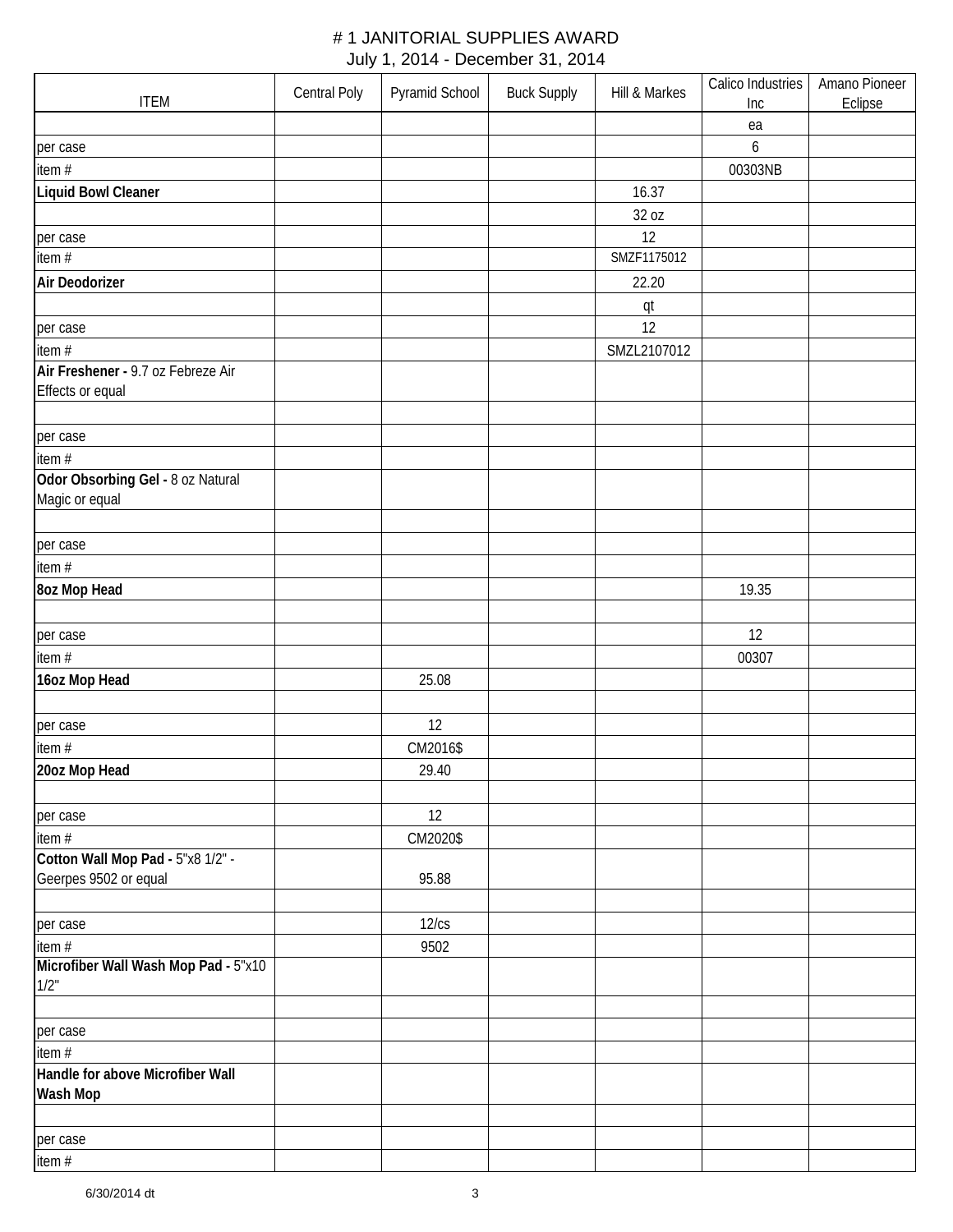| <b>ITEM</b>                       | Central Poly | Pyramid School | <b>Buck Supply</b> | Hill & Markes | Calico Industries<br>Inc | Amano Pioneer<br>Eclipse |
|-----------------------------------|--------------|----------------|--------------------|---------------|--------------------------|--------------------------|
| Murphy's Oil                      |              |                | 47.90              |               |                          |                          |
|                                   |              |                | gal                |               |                          |                          |
| per case                          |              |                | $\overline{4}$     |               |                          |                          |
| item #                            |              |                | LG-MUR01103        |               |                          |                          |
| Bully creme cleanser -qt          |              |                |                    | 19.50         |                          |                          |
|                                   |              |                |                    | qt            |                          |                          |
| per case                          |              |                |                    | 12            |                          |                          |
| item $#$                          |              |                |                    | SMZG1325012   |                          |                          |
| Ammonia                           |              |                | 12.35              | 12.35         |                          |                          |
| per case                          |              |                | 4 gal              | 4 gal         |                          |                          |
| item #                            |              |                | CR-AMMONIA-6       | JAB22770521   |                          |                          |
| <b>Powder Cleaner</b>             |              |                |                    |               |                          |                          |
|                                   |              |                |                    |               |                          |                          |
| per case                          |              |                |                    |               |                          |                          |
| item $#$                          |              |                |                    |               |                          |                          |
| 32oz Spray Bottles                |              |                |                    |               | .43                      |                          |
|                                   |              |                |                    |               | ea                       |                          |
| per case                          |              |                |                    |               |                          |                          |
| item #                            |              |                |                    |               | 36120123                 |                          |
| <b>Trigger Sprayers</b>           |              |                |                    |               | .34                      |                          |
|                                   |              |                |                    |               | ea                       |                          |
| per case                          |              |                |                    |               |                          |                          |
| item#                             |              |                |                    |               | 36100103                 |                          |
| Oil Based Stainless Steel Cleaner |              |                |                    | 22.95         |                          |                          |
|                                   |              |                |                    | 18 oz         |                          |                          |
| per case                          |              |                |                    | 12            |                          |                          |
| item #                            |              |                |                    | CLRCS234      |                          |                          |
| <b>Stainless Steel Cleaner</b>    |              |                |                    | 22.95         |                          |                          |
|                                   |              |                |                    | 18 oz         |                          |                          |
| per case                          |              |                |                    | 12            |                          |                          |
| item#                             |              |                |                    | CLRCS234      |                          |                          |
| <b>Mop Handles</b>                |              |                |                    |               | 6.44                     |                          |
|                                   |              |                |                    |               | ea                       |                          |
| per case                          |              |                |                    |               |                          |                          |
| item #                            |              |                |                    |               | 01207NB                  |                          |
| <b>Floor Wax</b>                  |              |                |                    |               |                          | 28.75                    |
|                                   |              |                |                    |               |                          | $2.5$ gal                |
| per case                          |              |                |                    |               |                          | $\overline{2}$           |
| item $#$                          |              |                |                    |               |                          | 144FS                    |
| <b>Floor Stripper</b>             |              |                |                    | 31.10         |                          |                          |
|                                   |              |                |                    | 2-3 weeks     |                          |                          |
| per case                          |              |                |                    | 5 gal         |                          |                          |
| item $#$                          |              |                |                    | SMZR3025005   |                          |                          |
| <b>Floor Finish</b>               |              |                |                    | 44.50         |                          |                          |
|                                   |              |                |                    | 2-3 weeks     |                          |                          |
| per case                          |              |                |                    | 5 gal         |                          |                          |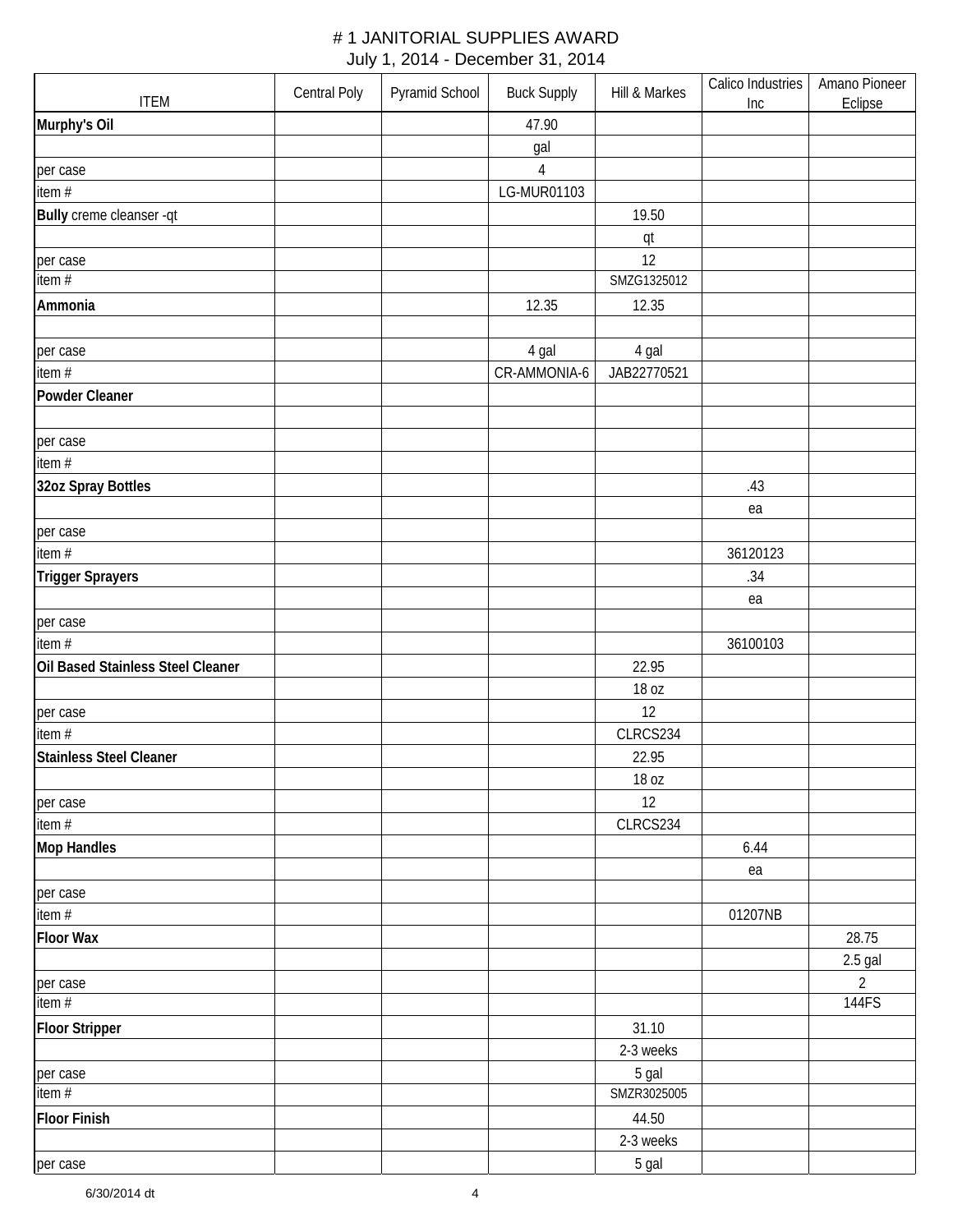| <b>ITEM</b>                                   | Central Poly | Pyramid School | <b>Buck Supply</b> | Hill & Markes                 | Calico Industries<br>Inc | Amano Pioneer<br>Eclipse |
|-----------------------------------------------|--------------|----------------|--------------------|-------------------------------|--------------------------|--------------------------|
| item #                                        |              |                |                    | SMZCS0740005                  |                          |                          |
| <b>Laundry Detergent</b>                      |              |                |                    | 22.35                         |                          |                          |
|                                               |              |                |                    | Simoniz                       |                          |                          |
| per case                                      |              |                |                    | 50#                           |                          |                          |
| item #                                        |              |                |                    | SMZC0597050                   |                          |                          |
| <b>Dish Detergent</b>                         |              |                |                    | 18.75                         |                          |                          |
|                                               |              |                |                    | gal                           |                          |                          |
| per case                                      |              |                |                    | 4                             |                          |                          |
| item $#$                                      |              |                |                    | SMZP2705004                   |                          |                          |
| Cleaner / Degreaser                           |              |                |                    | 15.00                         |                          |                          |
| Simonize AP7                                  |              |                |                    | gal                           |                          |                          |
| per case                                      |              |                |                    | $\overline{4}$                |                          |                          |
| item #                                        |              |                |                    | SMZP2666004                   |                          |                          |
| Cleaner / Degreaser                           |              |                |                    |                               |                          | 17.98                    |
| Simonize Strike Force                         |              |                |                    |                               |                          | qt                       |
| per case                                      |              |                |                    |                               |                          | 12                       |
| item $#$                                      |              |                |                    |                               |                          | 332RTU                   |
| GOJO Liquid Hand Soap                         |              |                |                    | 42.15                         |                          |                          |
| 2L-2217                                       |              |                |                    | 2000ml                        |                          |                          |
| per case                                      |              |                |                    | 4                             |                          |                          |
| item #                                        |              |                |                    | GJ221704                      |                          |                          |
| <b>Liquid Hand Soap</b>                       |              |                |                    | 18.48                         |                          |                          |
|                                               |              |                |                    | gal                           |                          |                          |
| per case<br>item #                            |              |                |                    | $\overline{4}$<br>SMZCS025004 |                          |                          |
|                                               |              |                |                    |                               |                          |                          |
| <b>Hand Sanitizers</b><br>Purell 9656/9657    |              |                | 43.25              |                               |                          |                          |
|                                               |              |                | 800ml<br>6         |                               |                          |                          |
| per case<br>item#                             |              |                | LG-GOJ965606       |                               |                          |                          |
| <b>Hand Sanitizers Foam</b>                   |              |                | 49.30              |                               |                          |                          |
| 5392                                          |              |                | 1200ml             |                               |                          |                          |
| per case                                      |              |                | $\overline{2}$     |                               |                          |                          |
| item $#$                                      |              |                | LG-GOJ539202       |                               |                          |                          |
| Single Use Laundry Det                        |              |                |                    | 29.35                         |                          |                          |
|                                               |              |                |                    | 2 oz                          |                          |                          |
| per case                                      |              |                |                    | 100                           |                          |                          |
| item #                                        |              |                |                    | VEN2979267                    |                          |                          |
| Prolux Vacuum Bags                            |              |                |                    |                               |                          |                          |
|                                               |              |                |                    |                               |                          |                          |
| Mighty Mite Type MM Vacuum Bags               |              |                |                    |                               |                          |                          |
| per case                                      |              |                |                    |                               |                          |                          |
| item #                                        |              |                |                    |                               |                          |                          |
| Sanitaire Vacuum Bags - UP 1 - 9100,<br>C4900 |              |                |                    |                               |                          |                          |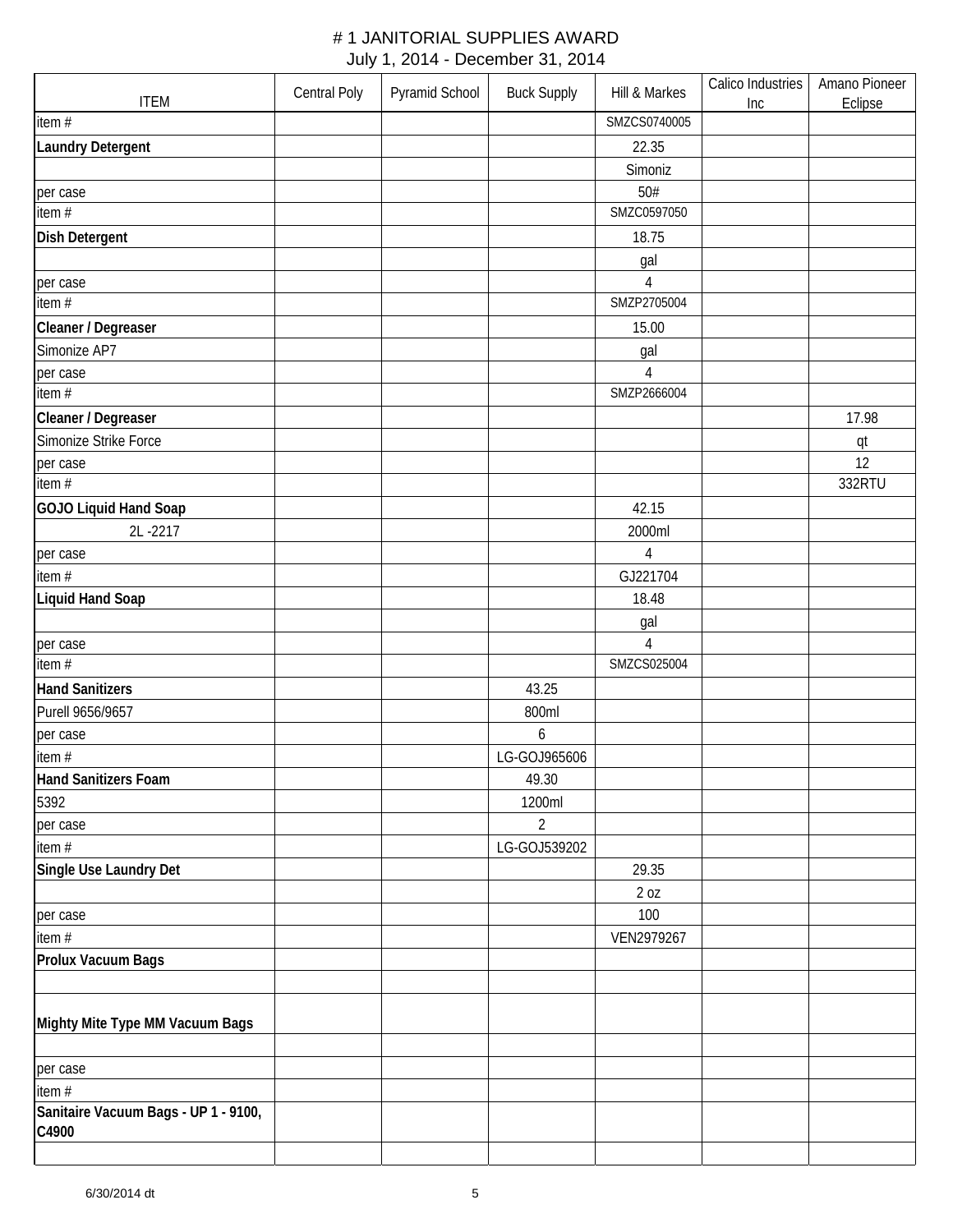| <b>ITEM</b>                          | <b>Central Poly</b> | Pyramid School | <b>Buck Supply</b> | Hill & Markes  | Calico Industries<br>Inc | Amano Pioneer<br>Eclipse |
|--------------------------------------|---------------------|----------------|--------------------|----------------|--------------------------|--------------------------|
| per case                             |                     |                |                    |                |                          |                          |
| item #                               |                     |                |                    |                |                          |                          |
|                                      |                     |                |                    |                |                          |                          |
| Sanitaire Vacuum Bags - SD - P1/6600 |                     |                |                    |                |                          |                          |
|                                      |                     |                |                    |                |                          |                          |
| Vacuum Cleaner Scent Tabs - Style    |                     |                |                    |                |                          |                          |
| 515                                  |                     |                |                    |                |                          |                          |
|                                      |                     |                |                    |                |                          |                          |
| Ecolab TriStar Flexylight            |                     |                |                    | 122.82         |                          |                          |
| #16326                               |                     |                |                    |                |                          |                          |
| per case                             |                     |                |                    | 5 gal          |                          |                          |
| item#                                |                     |                |                    | ECO16326       |                          |                          |
| <b>Ecolab Neutral Floor Cleaner</b>  |                     |                |                    | 49.50          |                          |                          |
| #6100035                             |                     |                |                    | 2 liter        |                          |                          |
| per case                             |                     |                |                    | $\overline{2}$ |                          |                          |
| item #                               |                     |                |                    | ECO6100035     |                          |                          |
| Ecolab Heavy Duty Bathroom Cleaner   |                     |                |                    |                |                          |                          |
| Disinfectant                         |                     |                |                    | 71.86          |                          |                          |
| #10158                               |                     |                |                    | 2 liter        |                          |                          |
| per case                             |                     |                |                    | $\overline{2}$ |                          |                          |
| item#                                |                     |                |                    | ECO10158       |                          |                          |
| Ecolab Orange Force                  |                     |                |                    | 49.39          |                          |                          |
| #21038                               |                     |                |                    | 2 liter        |                          |                          |
| per case                             |                     |                |                    | $\overline{2}$ |                          |                          |
| item#                                |                     |                |                    | ECO21038       |                          |                          |
| Ecolab Revitalize Perfusion Carpet   |                     |                |                    |                |                          |                          |
| Cleaner                              |                     |                |                    | 81.35          |                          |                          |
| #10379                               |                     |                |                    | 2-3 week       |                          |                          |
| per case                             |                     |                |                    | 10#            |                          |                          |
| item #                               |                     |                |                    | ECO10379       |                          |                          |
| Ecolab Revitalize Encapsulation      |                     |                |                    |                |                          |                          |
| <b>Carpet Cleaner</b>                |                     |                |                    | 80.65          |                          |                          |
| # 61495099                           |                     |                |                    | 2-3 week       |                          |                          |
| per case                             |                     |                |                    | 4/gal          |                          |                          |
| item#                                |                     |                |                    | ECO61495099    |                          |                          |
| Ecolab Solid Surge Plus              |                     |                |                    | 168.69         |                          |                          |
| #17905                               |                     |                |                    | 9#             |                          |                          |
| per case                             |                     |                |                    | 4              |                          |                          |
| item#                                |                     |                |                    | ECO17905       |                          |                          |
| Ecolab All Purpose Cleaner           |                     |                |                    | 123.33         |                          |                          |
| #14205                               |                     |                |                    | 2 liter        |                          |                          |
| per case                             |                     |                |                    | 2              |                          |                          |
| item #                               |                     |                |                    | ECO14205       |                          |                          |
| <b>Ecolab Solid Navisoft</b>         |                     |                |                    | 104.50         |                          |                          |
| #16001                               |                     |                |                    | $6#$           |                          |                          |
| per case                             |                     |                |                    | $\overline{2}$ |                          |                          |
| item #                               |                     |                |                    | ECO16001       |                          |                          |
| Ecolab Stain Away                    |                     |                |                    | 46.27          |                          |                          |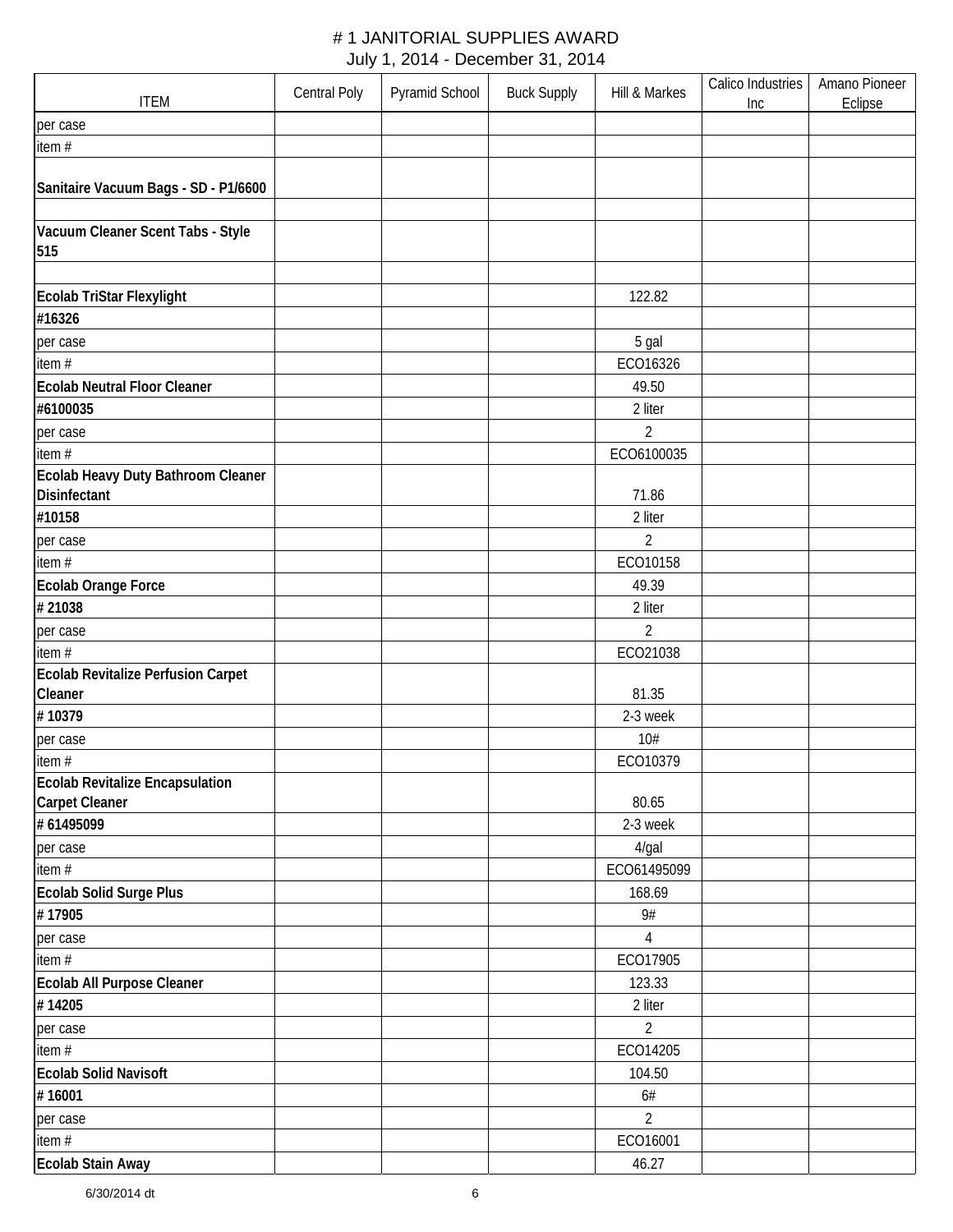| <b>ITEM</b>                           | Central Poly | Pyramid School | <b>Buck Supply</b> | Hill & Markes  | Calico Industries<br>Inc | Amano Pioneer<br>Eclipse |
|---------------------------------------|--------------|----------------|--------------------|----------------|--------------------------|--------------------------|
| #13649                                |              |                |                    | $4\#$          |                          |                          |
| per case                              |              |                |                    | $\overline{2}$ |                          |                          |
| item #                                |              |                |                    | ECO13649       |                          |                          |
| Disposable Multipurpose Rags          |              |                |                    | 27.16          |                          |                          |
|                                       |              |                |                    |                |                          |                          |
| per case                              |              |                |                    | 800/bx         |                          |                          |
| item #                                |              |                |                    | KIM05800       |                          |                          |
| <b>Glass Cleaner</b>                  |              |                |                    |                |                          | 33.73                    |
|                                       |              |                |                    |                |                          | gal                      |
| per case                              |              |                |                    |                |                          | 4                        |
| item #                                |              |                |                    |                |                          | 341MP                    |
|                                       |              |                |                    |                |                          |                          |
| Antibacterial Foam Soap w/Dispenser   |              |                |                    | 40.35          |                          |                          |
| GOJ-5150-06 Buck (dispenser)          |              |                |                    | 1250ml         |                          |                          |
| per case                              |              |                |                    | $\mathfrak{Z}$ |                          |                          |
| item #                                |              |                |                    | GJE5162EXL     |                          |                          |
|                                       |              |                |                    |                |                          |                          |
| MPC Flashback SB Spray Buff or Equal  |              |                |                    | 78.00          |                          |                          |
|                                       |              |                |                    | gal            |                          |                          |
| per case                              |              |                |                    | 4              |                          |                          |
| item $#$                              |              |                |                    | JNJ4116        |                          |                          |
| MPC All-Surf All Purpose Cleaner or   |              |                |                    |                |                          |                          |
| Equal                                 |              |                |                    |                |                          | 10.22                    |
|                                       |              |                |                    |                |                          | $2.5$ gal                |
| per case                              |              |                |                    |                |                          | $\overline{2}$           |
| item#                                 |              |                |                    |                |                          | 345FS                    |
| Simonize Freedom Bowl Cleaner - 4 gal |              |                |                    |                |                          |                          |
| or equal                              |              |                |                    | 18.85          |                          |                          |
|                                       |              |                |                    | gal            |                          |                          |
| per case                              |              |                |                    | $\sqrt{4}$     |                          |                          |
| item #                                |              |                |                    | SMZF1232004    |                          |                          |
| Magic Erasers (Mr. Clean) or equal    |              |                |                    | 21.53          |                          |                          |
|                                       |              |                |                    |                |                          |                          |
| per case                              |              |                |                    | 6/4/cs         |                          |                          |
| item #                                |              |                |                    | PNG82027       |                          |                          |
| Orange Glo or equal                   |              |                |                    |                |                          |                          |
|                                       |              |                |                    |                |                          |                          |
| <b>Enmotion Towels</b>                |              |                |                    | 43.59          |                          |                          |
| <b>Brown</b>                          |              |                |                    | 800'           |                          |                          |
| per case                              |              |                |                    | 6              |                          |                          |
| item #                                |              |                |                    | GPF89480       |                          |                          |
| <b>Enmotion Towels</b>                |              |                |                    | 46.63          |                          |                          |
| White                                 |              |                |                    | 800'           |                          |                          |
| per case                              |              |                |                    | 6              |                          |                          |
| item $#$                              |              |                |                    | GPF89470       |                          |                          |
| Urinal Blocks - Krystal or equal      |              | 70.08          |                    |                |                          |                          |
|                                       |              | 144            |                    |                |                          |                          |
| per case                              |              |                |                    |                |                          |                          |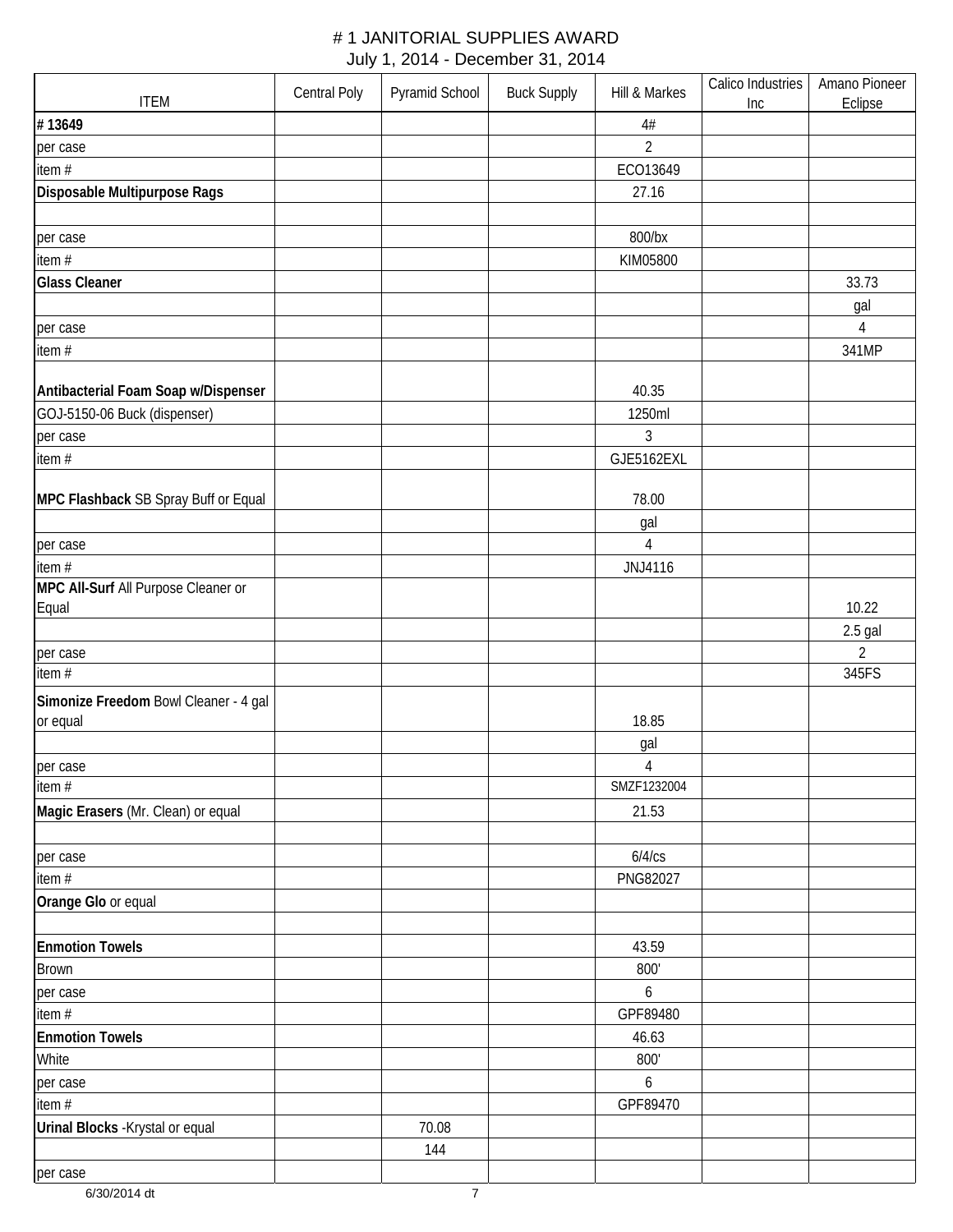|                                                | Central Poly | Pyramid School | <b>Buck Supply</b> | Hill & Markes                    | Calico Industries | Amano Pioneer |
|------------------------------------------------|--------------|----------------|--------------------|----------------------------------|-------------------|---------------|
| <b>ITEM</b>                                    |              |                |                    |                                  | Inc               | Eclipse       |
| item#                                          |              | Krystal 12-4PS |                    |                                  |                   |               |
| <b>Revitalize Carp Cleaner</b>                 |              |                |                    | 40.26                            |                   |               |
| 61495077                                       |              |                |                    | 2 liter                          |                   |               |
| per case                                       |              |                |                    | 2                                |                   |               |
| item #                                         |              |                |                    | ECO61495077                      |                   |               |
| Oasis 63 - disinfectant                        |              |                |                    | 51.71                            |                   |               |
| # ECO14206                                     |              |                |                    | 2 liter                          |                   |               |
| per case                                       |              |                |                    | $\overline{2}$                   |                   |               |
| item #                                         |              |                |                    | ECO14206                         |                   |               |
| Oasis 41 - glass cleaner                       |              |                |                    | 47.60                            |                   |               |
| # ECO24156                                     |              |                |                    | 2 liter                          |                   |               |
| per case                                       |              |                |                    | $\overline{2}$                   |                   |               |
| item#                                          |              |                |                    | ECO6100289                       |                   |               |
| Oasis Pro 16                                   |              |                |                    | 49.39                            |                   |               |
| # ECO21038                                     |              |                |                    | 2 liter                          |                   |               |
| per case                                       |              |                |                    | $\overline{2}$                   |                   |               |
| item#                                          |              |                |                    | ECO21038                         |                   |               |
| MINIMUM ORDER TO AVOID<br><b>SHIPPING FEES</b> |              | \$50           |                    | \$250 or \$25.00<br>sm order fee |                   |               |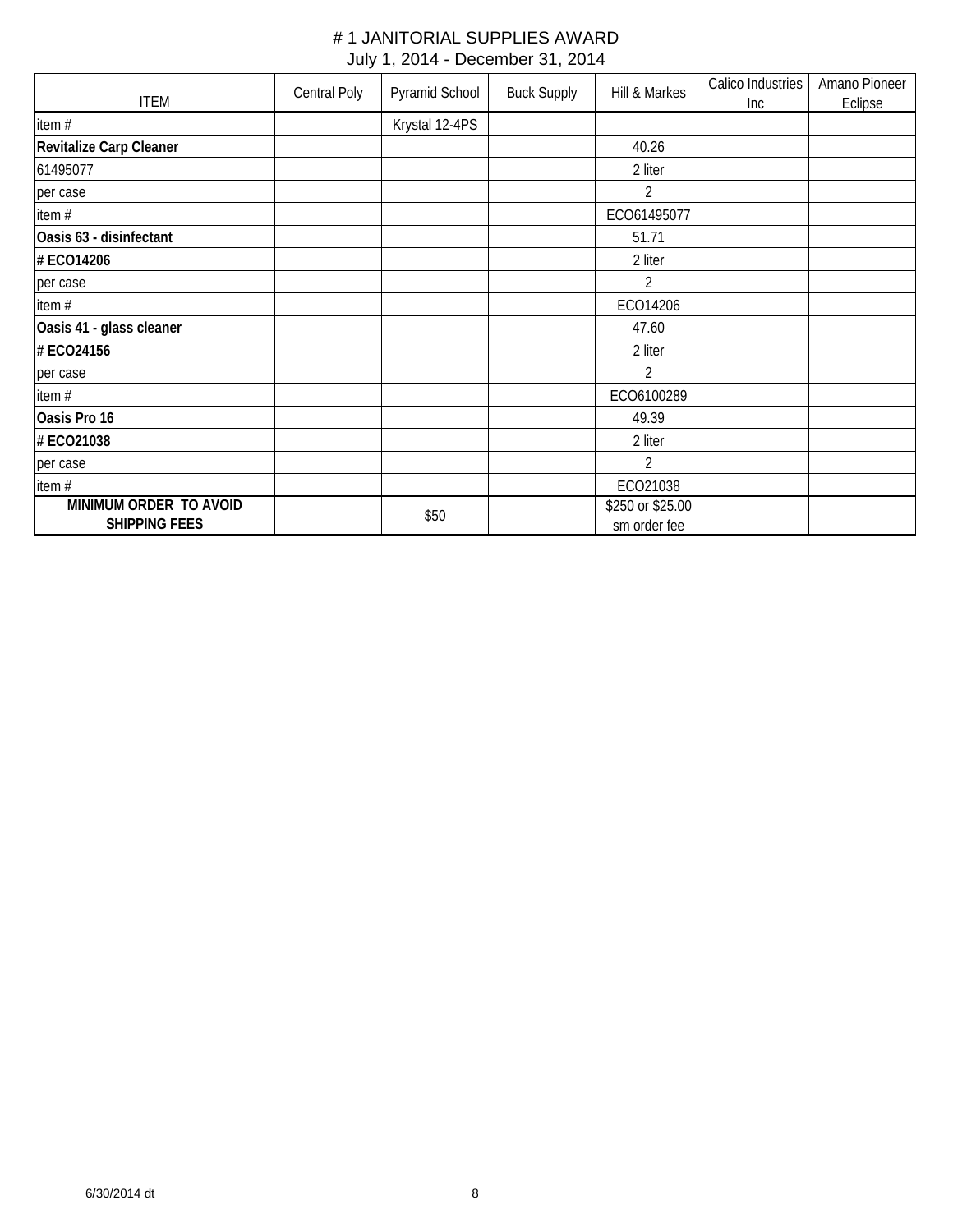|                                   |              | \$50                       |                    | order chg          |                |
|-----------------------------------|--------------|----------------------------|--------------------|--------------------|----------------|
| <b>ITEM</b>                       | Central Poly | Pyramid School<br>Products | <b>Buck Supply</b> | Hill & Markes      | Calico Ind Inc |
| <b>All-Purpose Liquid Cleaner</b> |              |                            |                    | 15.00              |                |
| gal                               |              |                            |                    |                    |                |
| per case                          |              |                            |                    | $\overline{4}$ gal |                |
| item $#$                          |              |                            |                    | SMZP2666004        |                |
| <b>Aluminum Foil</b>              |              |                            |                    | 14.50              |                |
| per case                          |              |                            |                    |                    |                |
| item #                            |              |                            |                    | <b>WES294</b>      |                |
| <b>Apron Plastic</b>              |              |                            |                    |                    | 32.74<br>24x42 |
| per case                          |              |                            |                    |                    | 1M             |
| item #                            |              |                            |                    |                    | DAP1.25        |
| Bags: 10# Elephant                |              |                            |                    | 35.75              |                |
|                                   |              |                            |                    | 1,000              |                |
| per case<br>item $#$              |              |                            |                    | DU080042           |                |
|                                   |              |                            |                    | 10.50              |                |
| Bags: 10# Brown                   |              |                            |                    |                    |                |
| per case                          |              |                            |                    | 500                |                |
| item $#$                          |              |                            |                    | DUO80985           |                |
| Bags: 8# Brown Paper              |              |                            |                    | 9.60               |                |
| per case                          |              |                            |                    | 500                |                |
| item $#$                          |              |                            |                    | DUO80984           |                |
| Bags: 6# White - waxed            | 46.19        |                            |                    |                    |                |
|                                   |              |                            |                    |                    |                |
| per case                          | 1,000        |                            |                    |                    |                |
| item #                            | 06PP         |                            |                    |                    |                |
| Bags: 6# White                    |              |                            |                    | 12.27              |                |
| per case                          |              |                            |                    | 500                |                |
| item $#$                          |              |                            |                    | DU081223           |                |
| Bags: 6# Brown                    |              |                            |                    | 8.80               |                |
|                                   |              |                            |                    |                    |                |
| per case                          |              |                            |                    | 500                |                |
| item #                            |              |                            |                    | DUO80983           |                |
| Bags: 4# Brown                    |              |                            |                    | 7.10               |                |
| per case                          |              |                            |                    | 500                |                |
| item #                            |              |                            |                    | DU081007           |                |
| Garbage Bags - Heavy              | 20.60        |                            |                    |                    |                |
| 30-33 gal                         |              |                            |                    |                    |                |
| per case                          | 500          |                            |                    |                    |                |
| item #                            | CP3033GH     |                            |                    |                    |                |
| Garbage Bags - Heavy Duty - Black | 15.90        |                            |                    |                    |                |
| 56 gal                            |              |                            |                    |                    |                |
| per case                          | 1,000        |                            |                    |                    |                |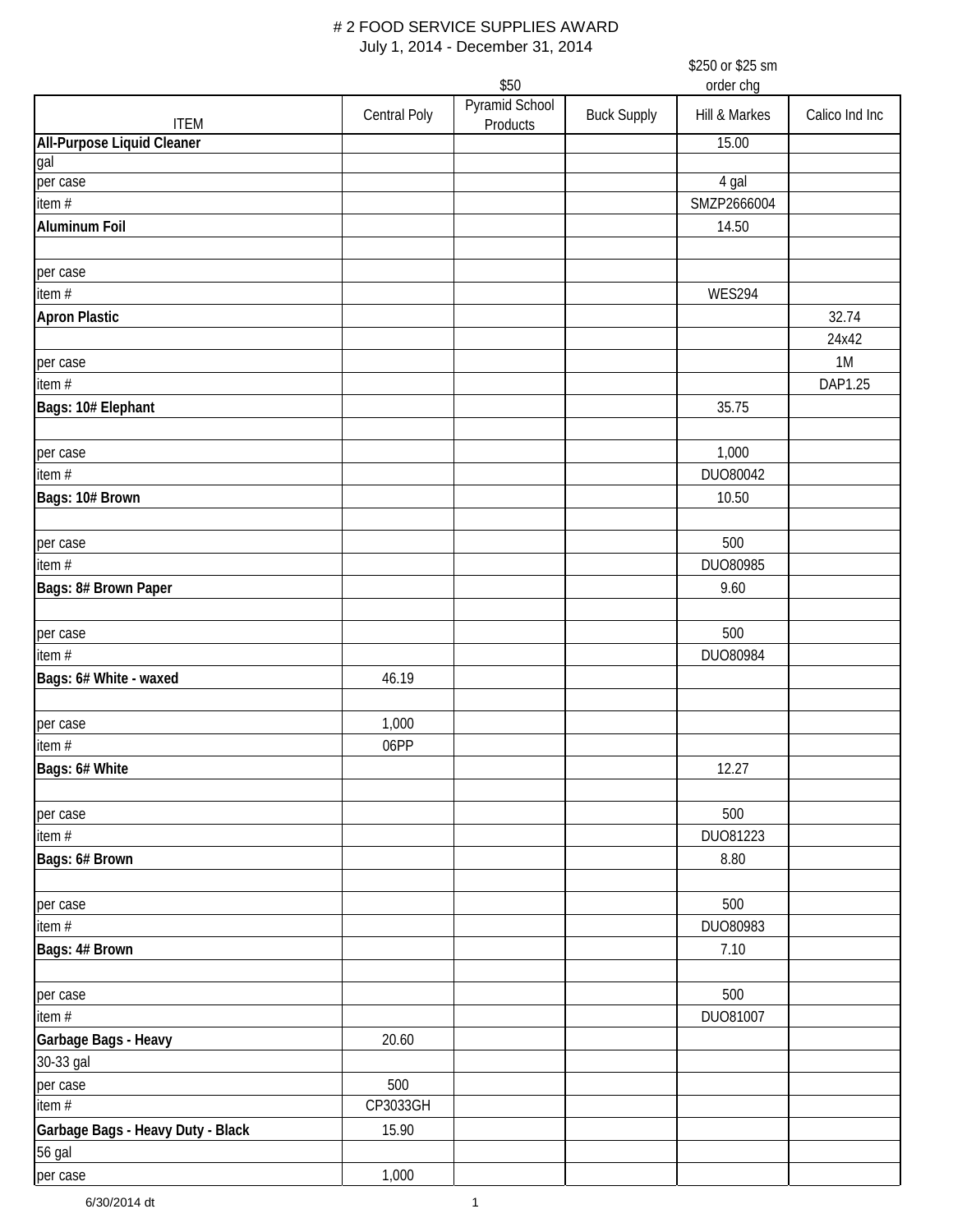|                                   |                     | \$50                       |                    | order chg      |                |
|-----------------------------------|---------------------|----------------------------|--------------------|----------------|----------------|
| <b>ITEM</b>                       | <b>Central Poly</b> | Pyramid School<br>Products | <b>Buck Supply</b> | Hill & Markes  | Calico Ind Inc |
| item #                            | CP56K               |                            |                    |                |                |
| Garbage Bags - Heavy Duty - Clear | 15.95               |                            |                    |                |                |
| 56 gal                            |                     |                            |                    |                |                |
| per case                          | 250                 |                            |                    |                |                |
| item #                            | CP56N               |                            |                    |                |                |
| Poly Bags                         |                     |                            |                    | 8.96           |                |
| 6x3x15                            |                     |                            |                    |                |                |
| per case                          |                     |                            |                    | 1,000          |                |
| item #                            |                     |                            |                    | FOR110NP       |                |
| Poly Bags                         | 10.90               |                            |                    |                |                |
| 10x18x24                          |                     |                            |                    |                |                |
| per case                          | 500                 |                            |                    |                |                |
| item #                            | CP1824              |                            |                    |                |                |
| Sandwich Bags: #130 wax           |                     |                            |                    | 69.40          |                |
| per case                          |                     |                            |                    | 6/1,000        |                |
| item $#$                          |                     |                            |                    | PPC300404      |                |
| Sandwich Bags: plastic            |                     |                            |                    | 14.30          |                |
| per case                          |                     |                            |                    | 3/2M           |                |
| item $#$                          |                     |                            |                    | <b>ISL2001</b> |                |
| Zip Lock Bags                     |                     |                            |                    |                | 41.94          |
| gallon                            |                     |                            |                    |                |                |
| per case                          |                     |                            |                    |                | 1,000          |
| item $#$                          |                     |                            |                    |                | 9950138        |
| <b>Banquet Paper</b>              |                     |                            | 16.41              |                |                |
| per case                          |                     |                            |                    |                |                |
| item #                            |                     |                            | HM-260045          |                |                |
| Bleach<br>gal<br>per case         |                     |                            | 9.40               |                |                |
|                                   |                     |                            |                    |                |                |
|                                   |                     |                            | $\boldsymbol{6}$   |                |                |
| item #                            |                     |                            | CR-BLEACH-6        |                |                |
| 5 oz Bowls                        |                     |                            |                    | 14.32          |                |
| per case                          |                     |                            |                    | 1,000          |                |
| item $#$                          |                     |                            |                    | GEN80500       |                |
| 10 oz Bowls - Styrofoam           |                     |                            | 32.16              |                |                |
| per case                          |                     |                            | 1,000              |                |                |
| item #                            |                     |                            | DC-10B20           |                |                |
| 10 oz Bowl Lid                    |                     |                            | 16.81              |                |                |
| per case                          |                     |                            | 1,000              |                |                |
| item #                            |                     |                            | DC-20JL            |                |                |
| 12 oz Bowls                       |                     |                            |                    | 13.17          |                |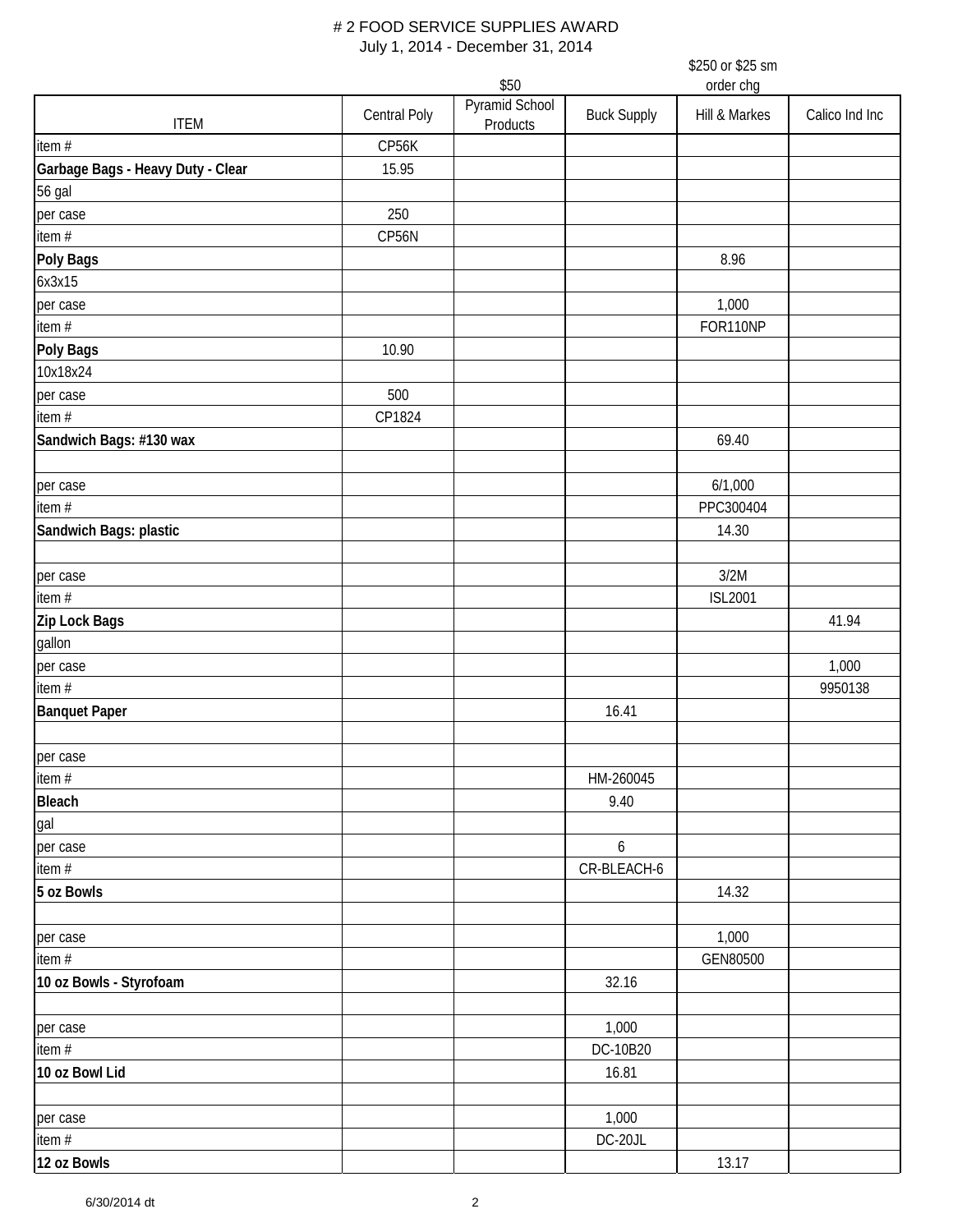|                                |              |                |                    | \$250 or \$25 sm |                |
|--------------------------------|--------------|----------------|--------------------|------------------|----------------|
|                                |              | \$50           |                    | order chg        |                |
|                                | Central Poly | Pyramid School | <b>Buck Supply</b> | Hill & Markes    | Calico Ind Inc |
| <b>ITEM</b>                    |              | Products       |                    |                  |                |
|                                |              |                |                    |                  |                |
| per case                       |              |                |                    | 8/125            |                |
| item #                         |              |                |                    | GEN82100         |                |
| Coffee Filters                 |              |                |                    | 5.21             |                |
| 18 x 7.5                       |              |                |                    |                  |                |
| per case                       |              |                |                    | 250              |                |
| item $#$                       |              |                |                    | CBUNBCF250       |                |
| Comet All Purpose Bleach Spray |              | 41.98          |                    |                  |                |
|                                |              | 32 oz          |                    |                  |                |
| per case                       |              | 8              |                    |                  |                |
| item #                         |              | PGC02287       |                    |                  |                |
| Container - Styrofoam - Hinged |              |                | 13.25              |                  |                |
| 9x9x3                          |              |                |                    |                  |                |
| per case                       |              |                | 200                |                  |                |
| item#                          |              |                | DC-90HTPF1         |                  |                |
| Container - Styrofoam - Hinged |              |                |                    | 18.09            |                |
| 6x6x3                          |              |                |                    |                  |                |
| per case                       |              |                |                    | 500              |                |
| item #                         |              |                |                    | GEN22500         |                |
| <b>Cotton Cloth</b>            |              |                |                    |                  | 6.48           |
| 16 x 18                        |              |                |                    |                  |                |
| per case                       |              |                |                    |                  | 12             |
| item #                         |              |                |                    |                  | 14BM161924     |
| <b>Cream Cleanser</b>          |              |                |                    | 19.50            |                |
| qt                             |              |                |                    | qt               |                |
| per case                       |              |                |                    | 12               |                |
| item #                         |              |                |                    | SMZG1325012      |                |
| Cup - Foam - squat - 4 oz      |              |                |                    | 16.95            |                |
|                                |              |                |                    |                  |                |
| per case                       |              |                |                    | 20/50            |                |
| item $#$                       |              |                |                    | DRT4J6           |                |
| Lid for above                  |              |                |                    | 9.56             |                |
|                                |              |                |                    |                  |                |
|                                |              |                |                    | 10/100           |                |
| per case<br>item $#$           |              |                |                    | DRT6JL           |                |
| Cup - Foam - squat - 8 oz      |              |                |                    | 30.30            |                |
|                                |              |                |                    |                  |                |
|                                |              |                |                    |                  |                |
| per case                       |              |                |                    | 20/50            |                |
| item#                          |              |                |                    | DRT8SJ20         |                |
| Lid for above                  |              |                | 16.81              |                  |                |
|                                |              |                |                    |                  |                |
| per case                       |              |                | 1,000              |                  |                |
| item #                         |              |                | DC-20JL            |                  |                |
| Cup: Hot/Cold, 8 oz            |              |                | 15.90              |                  |                |
| DC8J                           |              |                |                    |                  |                |
| per case                       |              |                | 1,000              |                  |                |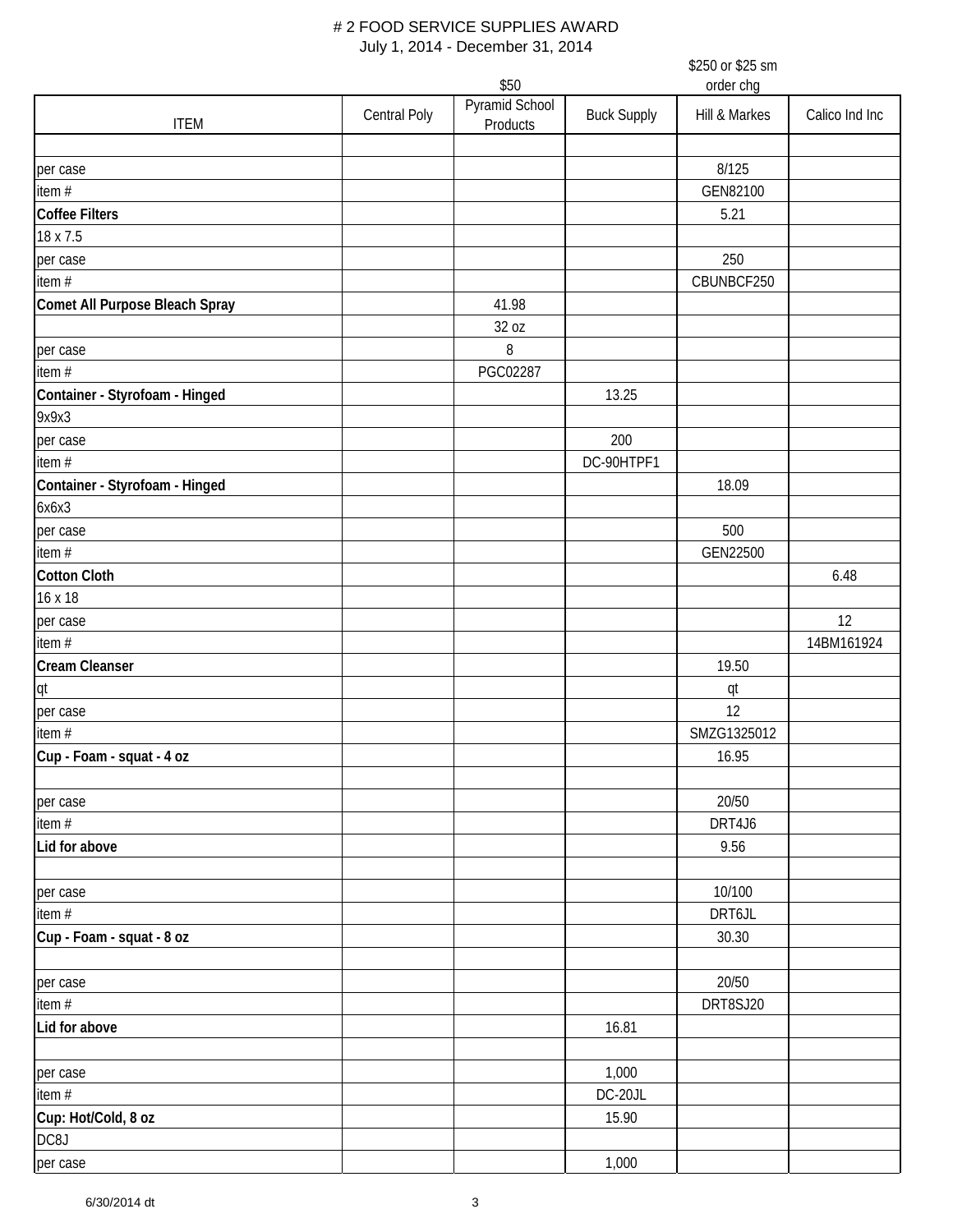|                                                    |              |                        |                    | \$250 or \$25 sm<br>order chg |                 |  |  |
|----------------------------------------------------|--------------|------------------------|--------------------|-------------------------------|-----------------|--|--|
|                                                    |              | \$50<br>Pyramid School |                    |                               |                 |  |  |
| <b>ITEM</b>                                        | Central Poly | Products               | <b>Buck Supply</b> | Hill & Markes                 | Calico Ind Inc  |  |  |
| item #                                             |              |                        | DC-8J8             |                               |                 |  |  |
| Lid for above: Hot/Cold, 8 oz                      |              |                        | 9.97               |                               |                 |  |  |
|                                                    |              |                        |                    |                               |                 |  |  |
| per case                                           |              |                        | 1,000              |                               |                 |  |  |
| item #                                             |              |                        | DC-8JL             |                               |                 |  |  |
| Cup: Souffle, 2 oz                                 |              |                        |                    |                               | 22.63           |  |  |
| DC8J                                               |              |                        |                    |                               |                 |  |  |
| per case                                           |              |                        |                    |                               | 2,500           |  |  |
| item #                                             |              |                        |                    |                               | Calico 2 oz cup |  |  |
| Cup Lid: Souffle, 2 oz                             |              |                        | 21.50              |                               |                 |  |  |
|                                                    |              |                        |                    |                               |                 |  |  |
| per case                                           |              |                        | 2,500              |                               |                 |  |  |
| item $#$                                           |              |                        | DC200PCL           |                               |                 |  |  |
| Deli Container - clear w/lid - 12 oz - rectangular |              |                        |                    | 26.40                         |                 |  |  |
|                                                    |              |                        |                    |                               |                 |  |  |
| per case                                           |              |                        |                    | 200                           |                 |  |  |
| item#                                              |              |                        |                    | GENAD12                       |                 |  |  |
|                                                    |              |                        |                    |                               |                 |  |  |
| Dinex 8 oz disposible lids for 8 oz Turnbury mugs  |              |                        |                    | 35.50                         |                 |  |  |
|                                                    |              |                        |                    |                               |                 |  |  |
| per case                                           |              |                        |                    | 1M                            |                 |  |  |
| item#                                              |              |                        |                    | DIN30008775                   |                 |  |  |
| Dawn Dish Soap                                     |              |                        |                    | 50.95                         |                 |  |  |
| gal                                                |              |                        |                    |                               |                 |  |  |
| per case                                           |              |                        |                    | 4/gal                         |                 |  |  |
| item #                                             |              |                        |                    | PNG57445                      |                 |  |  |
| Dishwasher Detergent                               |              |                        |                    | 30.68                         |                 |  |  |
| Cascade or equal                                   |              |                        |                    | 45 oz                         |                 |  |  |
| per case                                           |              |                        |                    | 9                             |                 |  |  |
| item #                                             |              |                        |                    | PNG40148                      |                 |  |  |
| <b>Excaliber Sanitizer</b>                         |              |                        |                    |                               |                 |  |  |
|                                                    |              |                        |                    |                               |                 |  |  |
| per case                                           |              |                        |                    |                               |                 |  |  |
| item#                                              |              |                        |                    |                               |                 |  |  |
| Film - 18" x 500'                                  |              |                        |                    | 11.99                         |                 |  |  |
|                                                    |              |                        |                    |                               |                 |  |  |
| per case                                           |              |                        |                    |                               |                 |  |  |
| item#                                              |              |                        |                    | <b>WES182</b>                 |                 |  |  |
| Flash Dri                                          |              |                        |                    | 36.76                         |                 |  |  |
| 5 gal                                              |              |                        |                    |                               |                 |  |  |
| per case                                           |              |                        |                    | 5 gal                         |                 |  |  |
| item #                                             |              |                        |                    | SMZC0710005                   |                 |  |  |
| Gloves - latex - medium - for food handling        |              |                        | 3.41               |                               |                 |  |  |
| for food handling                                  |              |                        |                    |                               |                 |  |  |
| per case                                           |              |                        | 100                |                               |                 |  |  |
|                                                    |              |                        | SA-GRDR-MD         |                               |                 |  |  |
| item#                                              |              |                        |                    |                               |                 |  |  |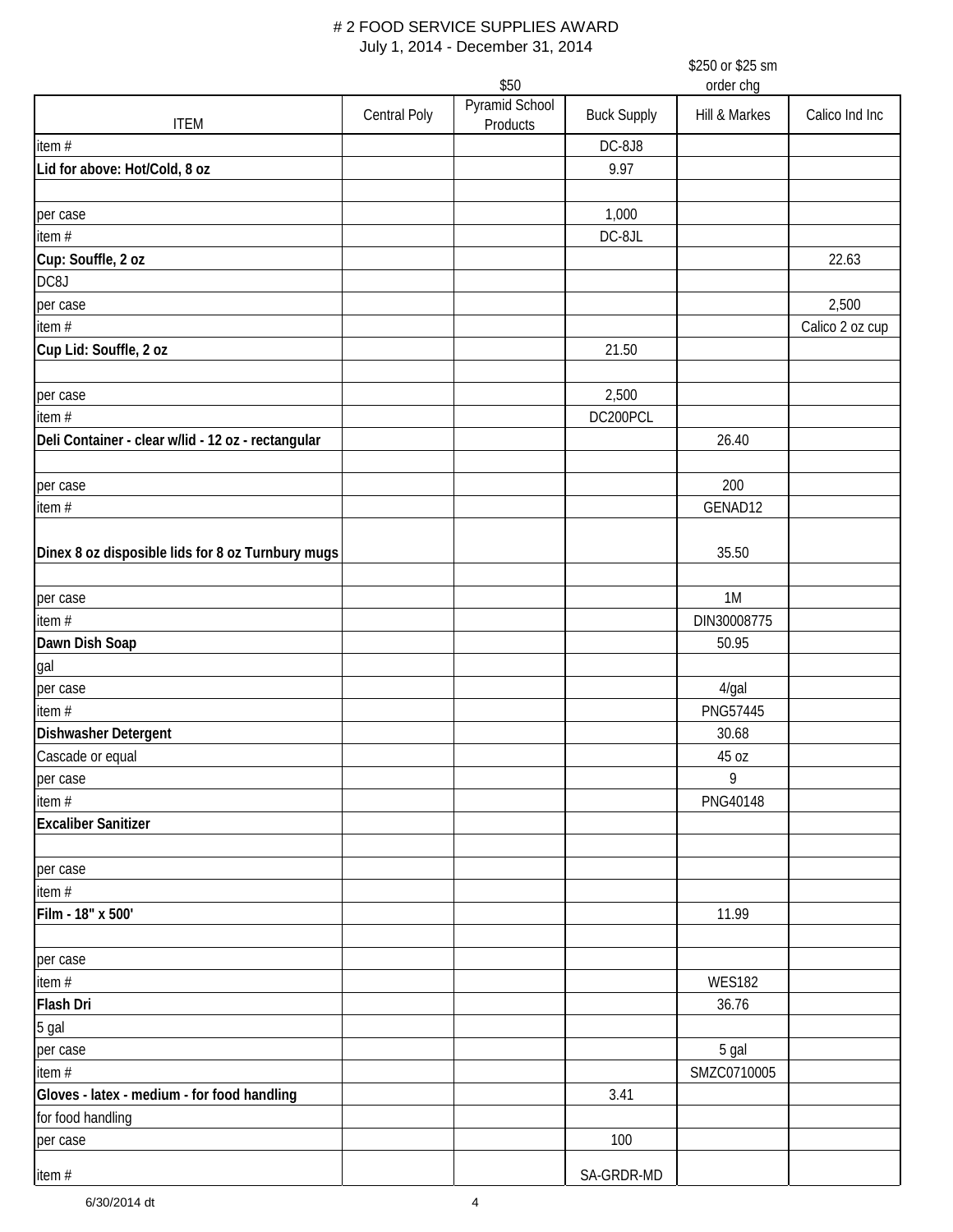|                                            |                   | \$250 or \$25 sm           |                    |               |                |  |
|--------------------------------------------|-------------------|----------------------------|--------------------|---------------|----------------|--|
|                                            | order chg<br>\$50 |                            |                    |               |                |  |
| <b>ITEM</b>                                | Central Poly      | Pyramid School<br>Products | <b>Buck Supply</b> | Hill & Markes | Calico Ind Inc |  |
| Gloves - latex - large - for food handling |                   |                            | 3.41               |               |                |  |
| for food handling                          |                   |                            |                    |               |                |  |
| per case                                   |                   |                            | 100                |               |                |  |
| item#                                      |                   |                            | SA-GRDR-LG         |               |                |  |
| Gloves - plastic - for food handling       |                   |                            |                    |               | 36.10          |  |
| for food handling                          |                   |                            |                    |               |                |  |
| per case                                   |                   |                            |                    |               | 10/10/100      |  |
| item #                                     |                   |                            |                    |               | 29G4           |  |
| <b>Hair Nets</b>                           |                   |                            |                    |               | 94.40          |  |
| per case                                   |                   |                            |                    |               | 10/144         |  |
| item #                                     |                   |                            |                    |               | DPLW-22        |  |
| Heavy Duty Floor Cleaner                   |                   |                            |                    | 16.95         |                |  |
| liquid                                     |                   |                            |                    |               |                |  |
| per case                                   |                   |                            |                    | 4 gal         |                |  |
| item#                                      |                   |                            |                    | SMZB0320004   |                |  |
| <b>Laundry Detergent</b>                   |                   |                            |                    | 20.75         |                |  |
| liquid                                     |                   |                            |                    |               |                |  |
| per case                                   |                   |                            |                    | 4 gal         |                |  |
| item#                                      |                   |                            |                    | SMZW420004    |                |  |
| <b>Laundry Detergent</b>                   |                   |                            |                    | 22.35         |                |  |
| powder                                     |                   |                            |                    |               |                |  |
| per case                                   |                   |                            |                    | 50#           |                |  |
| item $#$                                   |                   |                            |                    | SMZC0597050   |                |  |
| <b>Lime Away</b>                           |                   |                            |                    | 23.50         |                |  |
| per case                                   |                   |                            |                    | 4 gal         |                |  |
| item $#$                                   |                   |                            |                    | SMZL2125004   |                |  |
| Napkins - 1 ply                            |                   |                            |                    | 24.50         |                |  |
|                                            |                   |                            |                    |               |                |  |
| per case                                   |                   |                            |                    | 6,000         |                |  |
| item $#$                                   |                   |                            |                    | MORM1250MS    |                |  |
| Pan Liners                                 |                   |                            |                    | 31.50         |                |  |
| 16.375" x 24.375"                          |                   |                            |                    |               |                |  |
| per case                                   |                   |                            |                    | 1,000         |                |  |
| item $#$                                   |                   |                            |                    | PPC030025     |                |  |
| Paper Place Mats                           |                   |                            |                    | 16.50         |                |  |
| white                                      |                   |                            |                    |               |                |  |
| per case                                   |                   |                            |                    | 1,000         |                |  |
| item $#$                                   |                   |                            |                    | <b>SNF150</b> |                |  |
| Paper Place Mats                           |                   |                            |                    | 16.50         |                |  |
| green                                      |                   |                            |                    |               |                |  |
| per case                                   |                   |                            |                    | 1,000         |                |  |
| item #                                     |                   |                            |                    | SNF6025       |                |  |
| Paper Place Mats                           |                   |                            |                    | 16.50         |                |  |
| red                                        |                   |                            |                    |               |                |  |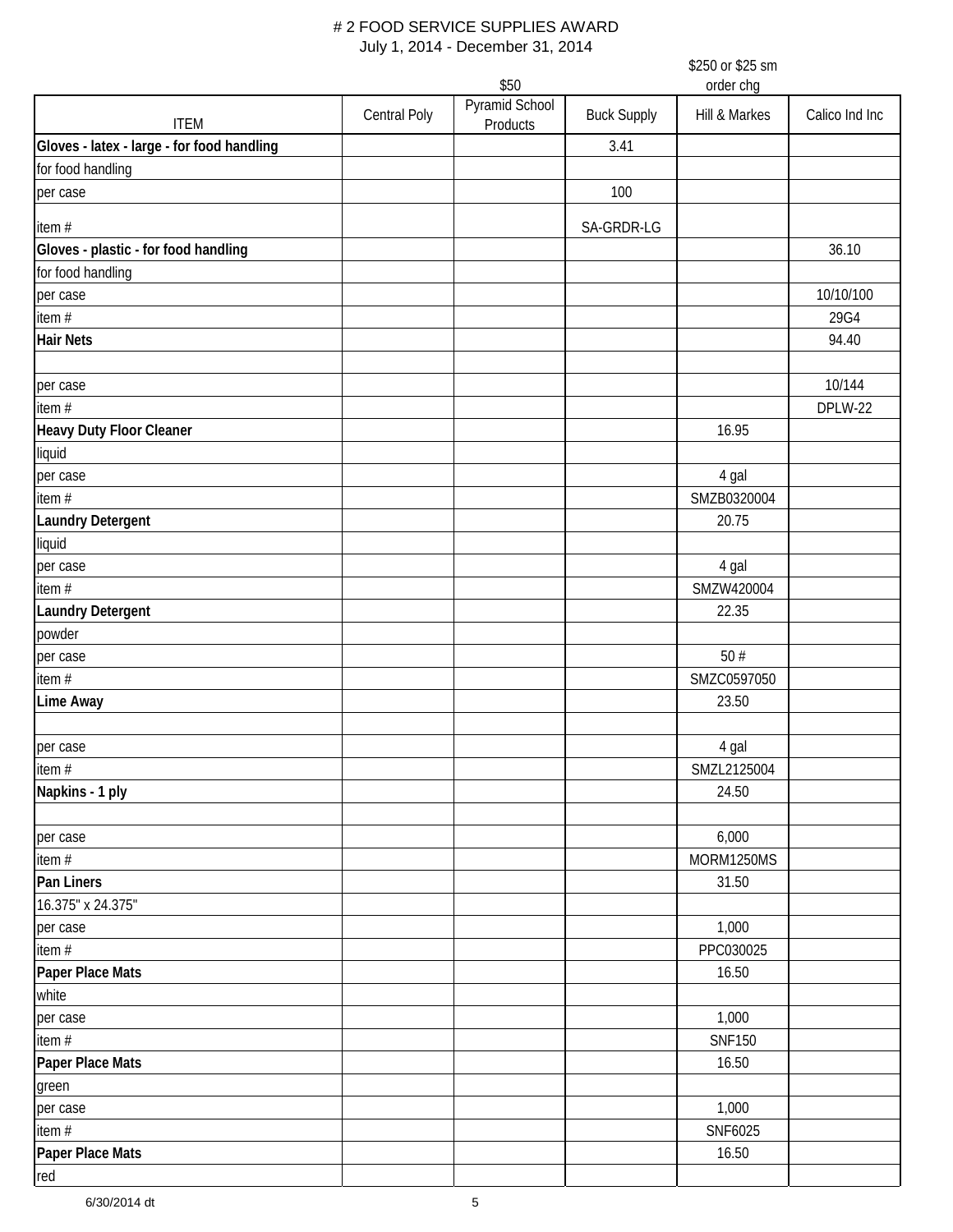|                             | \$250 or \$25 sm    |                            |                    |               |                |  |
|-----------------------------|---------------------|----------------------------|--------------------|---------------|----------------|--|
|                             | order chg<br>\$50   |                            |                    |               |                |  |
| <b>ITEM</b>                 | <b>Central Poly</b> | Pyramid School<br>Products | <b>Buck Supply</b> | Hill & Markes | Calico Ind Inc |  |
| per case                    |                     |                            |                    | 1,000         |                |  |
| item #                      |                     |                            |                    | SNF6005       |                |  |
| Paper Towels - Brown        |                     |                            |                    | 37.70         |                |  |
| (for Towel Master)          |                     |                            |                    |               |                |  |
| per case                    |                     |                            |                    | 12/450        |                |  |
| item #                      |                     |                            |                    | GPF19724      |                |  |
| Paper Towels - White        |                     |                            | 17.50              |               |                |  |
| regular roll                |                     |                            | 90                 |               |                |  |
| per case                    |                     |                            | 30                 |               |                |  |
| item#                       |                     |                            | BAY-41000          |               |                |  |
| <b>Plastic Forks</b>        |                     |                            |                    |               | 5.94           |  |
| bulk                        |                     |                            |                    |               |                |  |
| per case                    |                     |                            |                    |               | 1M             |  |
| item#                       |                     |                            |                    |               | 632491W        |  |
| <b>Plastic Knives</b>       |                     |                            |                    |               | 5.94           |  |
| bulk                        |                     |                            |                    |               |                |  |
| per case                    |                     |                            |                    |               | 1M             |  |
| item #                      |                     |                            |                    |               | 632490W        |  |
| <b>Plastic Spoons</b>       |                     |                            |                    |               | 5.94           |  |
| bulk                        |                     |                            |                    |               |                |  |
| per case                    |                     |                            |                    |               | 1M             |  |
| item#                       |                     |                            |                    |               | 632494W        |  |
| <b>Plastic Wrap</b>         |                     |                            |                    | 11.99         |                |  |
| 18 x 2,000                  |                     |                            |                    |               |                |  |
| per case                    |                     |                            |                    |               |                |  |
| item#                       |                     |                            |                    | <b>WES182</b> |                |  |
| Plates - paper - 6"         |                     |                            |                    | 9.35          |                |  |
|                             |                     |                            |                    |               |                |  |
| per case                    |                     |                            |                    | 10/100        |                |  |
| item #                      |                     |                            |                    | ASP10106      |                |  |
| Plates - paper - 9"         |                     |                            |                    | 16.82         |                |  |
|                             |                     |                            |                    |               |                |  |
| per case                    |                     |                            |                    | 12/100        |                |  |
| item #                      |                     |                            |                    | ASP121005     |                |  |
| Plates - styrofoam - 9"     |                     |                            |                    | 12.75         |                |  |
|                             |                     |                            |                    |               |                |  |
| per case                    |                     |                            |                    | 4/125         |                |  |
| item #                      |                     |                            |                    | GEN80900      |                |  |
| Plates - styrofoam - 10.25" |                     |                            |                    | 25.26         |                |  |
|                             |                     |                            |                    |               |                |  |
| per case                    |                     |                            |                    | 500           |                |  |
| item #                      |                     |                            |                    | GEN81000      |                |  |
| Powder Cleaner              |                     |                            |                    | 22.15         |                |  |
| qt                          |                     |                            |                    | 21 oz         |                |  |
| per case                    |                     |                            |                    | 24            |                |  |
| item #                      |                     |                            |                    | CAL752088     |                |  |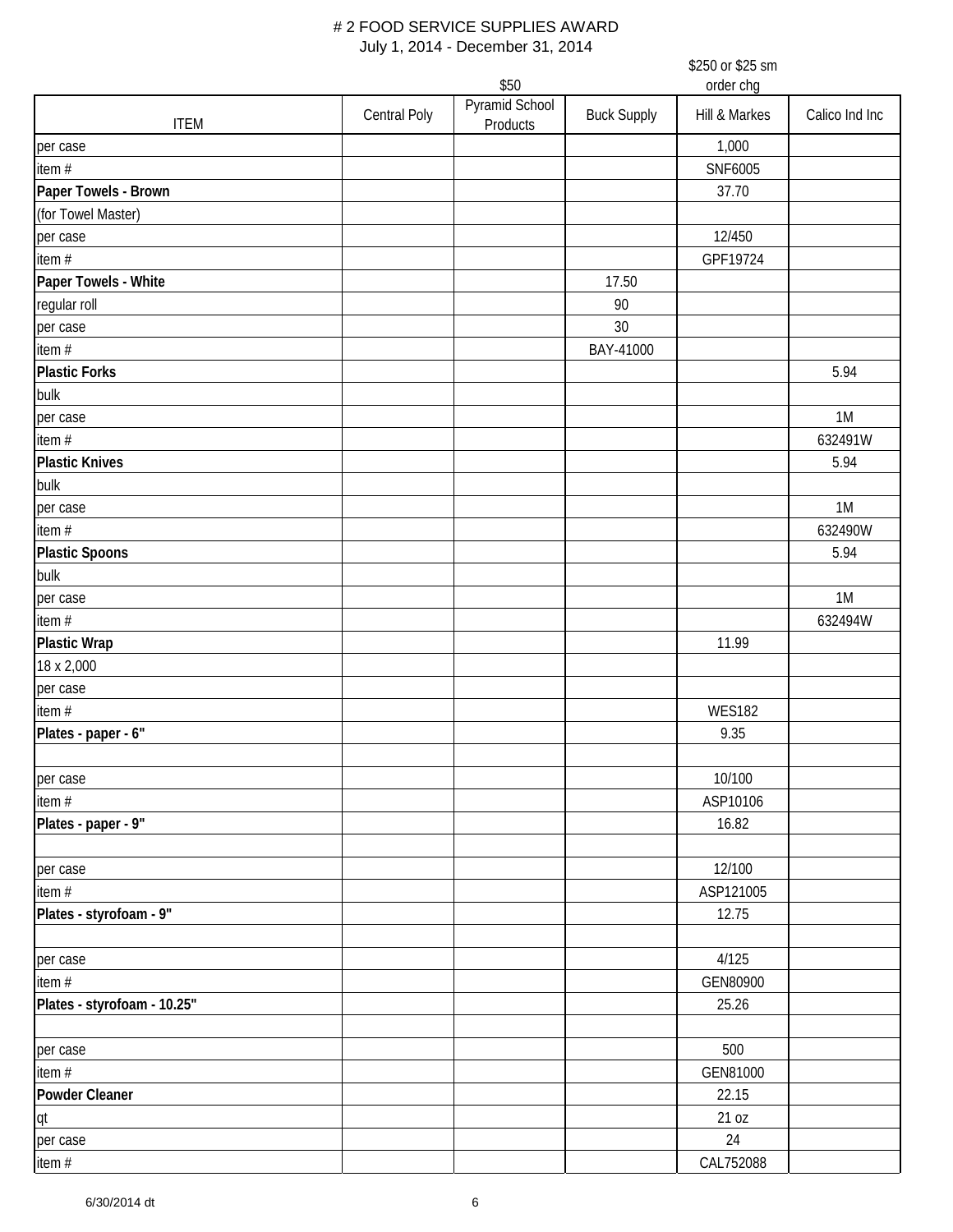|                                     |                     | \$50                       |                    | order chg     |                |
|-------------------------------------|---------------------|----------------------------|--------------------|---------------|----------------|
| <b>ITEM</b>                         | <b>Central Poly</b> | Pyramid School<br>Products | <b>Buck Supply</b> | Hill & Markes | Calico Ind Inc |
| Sacks 1/6                           |                     |                            |                    | 29.85         |                |
|                                     |                     |                            |                    |               |                |
| per case                            |                     |                            |                    | 500           |                |
| item #                              |                     |                            |                    | DUO80076      |                |
| <b>Scotch Brite Pads</b>            |                     |                            |                    | 12.05         |                |
|                                     |                     |                            |                    |               |                |
| per case                            |                     |                            |                    | 6/10          |                |
| item#                               |                     |                            |                    | DSCMD69       |                |
| <b>Speedball Cleaner</b>            |                     |                            |                    | 19.90         |                |
|                                     |                     |                            |                    | qt            |                |
| per case                            |                     |                            |                    | 12            |                |
| item $#$                            |                     |                            |                    | SMZC0595012   |                |
| <b>Stainless Steel Scrubber</b>     |                     |                            |                    |               | 3.58           |
|                                     |                     |                            |                    |               |                |
| per case                            |                     |                            |                    |               | 12             |
| item #                              |                     |                            |                    |               | 24TSH103D      |
| Tray - aluminum - 3 compartment HDM |                     |                            | 35.75              |               |                |
|                                     |                     |                            |                    |               |                |
| per case                            |                     |                            | 250                |               |                |
| item #                              |                     |                            | PP 739 30CP        |               |                |
| <b>Water Test Strips</b>            |                     |                            |                    |               |                |
| QUAQR 7347636                       |                     |                            |                    |               |                |
| per case                            |                     |                            |                    |               |                |
| item #                              |                     |                            |                    |               |                |
| Wypalls x 60                        |                     |                            |                    | 13.39         |                |
|                                     |                     |                            |                    |               |                |
| 2 ply / 85 sht                      |                     |                            |                    |               |                |
| per case                            |                     |                            |                    | 180           |                |
| item#                               |                     |                            |                    | KIM34015      |                |
| Zappers All Purpose Towel           |                     |                            |                    | 65.22         |                |
| blue                                |                     |                            |                    |               |                |
| per case                            |                     |                            |                    | 150           |                |
| item #                              |                     |                            |                    | CHS03120011   |                |
| 3 Compartment Trays                 |                     |                            |                    | 129.25        |                |
| Oliver                              |                     |                            |                    |               |                |
| per case                            |                     |                            |                    | 600           |                |
| item #                              |                     |                            |                    | OLV2103       |                |
| Apex Dishwasher Solid               |                     |                            |                    | 95.95         |                |
| 17062                               |                     |                            |                    |               |                |
| per case                            |                     |                            |                    | 6/6.75#       |                |
| item#                               |                     |                            |                    | ECO17062      |                |
| Fast Foam Degreaser                 |                     |                            |                    | 40.37         |                |
| 10126                               |                     |                            |                    |               |                |
| per case                            |                     |                            |                    | $6/32$ oz     |                |
| item $#$                            |                     |                            |                    | ECO10126      |                |
| Solid Power XL                      |                     |                            |                    | 87.65         |                |
| 6100185                             |                     |                            |                    |               |                |